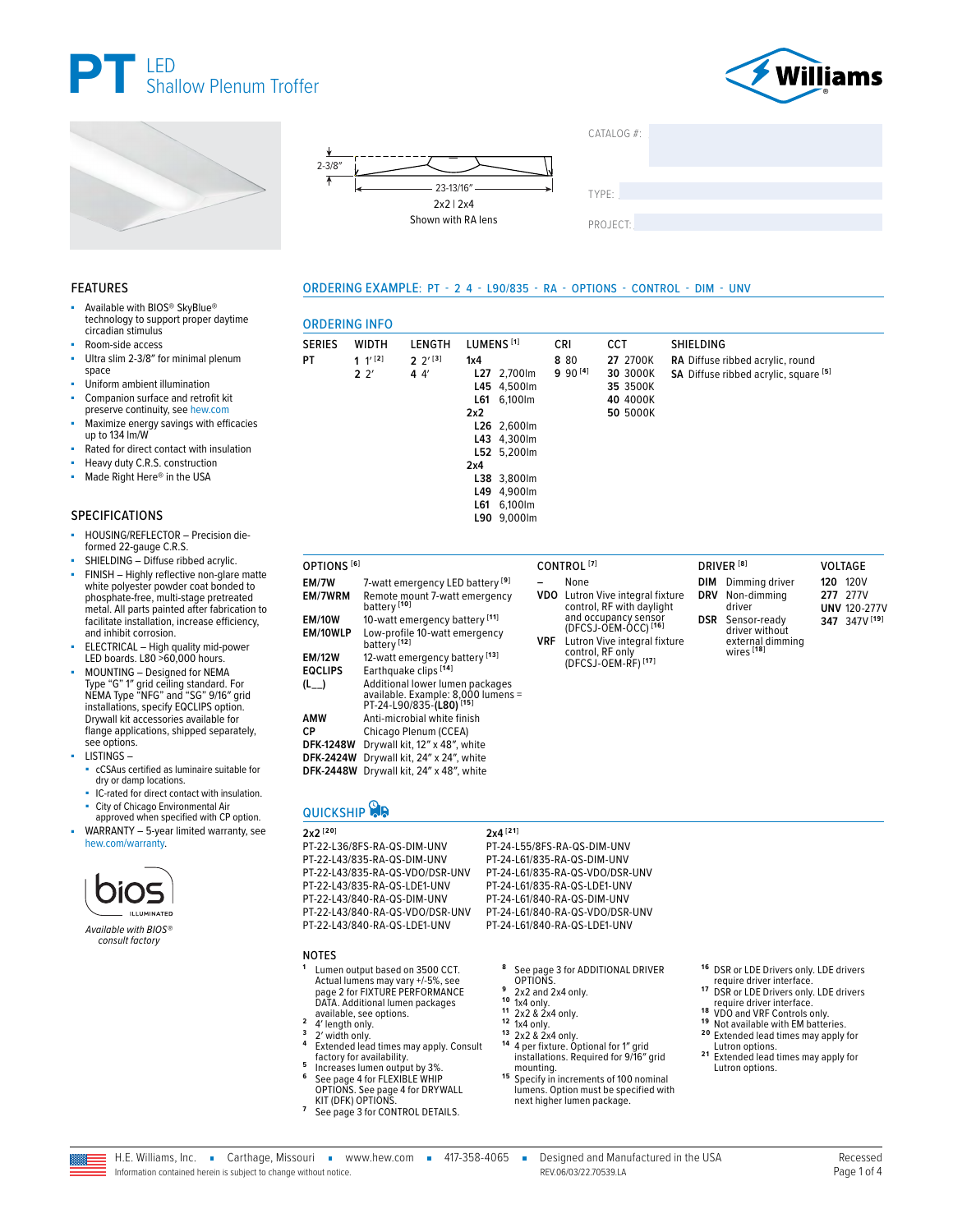

#### <span id="page-1-0"></span>FIXTURE PERFORMANCE DATA

|     | <b>LED PACKAGE</b> | <b>DELIVERED LUMENS</b> | <b>WATTAGE</b> | EFFICACY (Im/W) |
|-----|--------------------|-------------------------|----------------|-----------------|
|     | L <sub>27</sub>    | 2723                    | 21.4           | 127.4           |
| Σţ  | L45                | 4526                    | 33.7           | 134.3           |
|     | L61                | 6059                    | 48.5           | 124.9           |
|     | L <sub>26</sub>    | 2633                    | 21.3           | 123.6           |
| 2x2 | L43                | 4343                    | 34.7           | 125.3           |
|     | L52                | 5207                    | 43.3           | 120.2           |
|     | L38                | 3763                    | 31.4           | 119.7           |
| 2x4 | L49                | 4928                    | 37.2           | 132.6           |
|     | L61                | 6059                    | 48.5           | 124.9           |
|     | L90                | 9018                    | 71.4           | 126.4           |

■ Photometrics tested in accordance with IESNA LM-79. Results shown are based on 25ºC ambient temperature.

■ Wattage shown is average for 120V through 277V input.<br>■ Results based on 3500K, 80 CRI, actual lumens may vary +/-5%

■ Use multiplier table to calculate additional options.

### MULTIPLIER TABLE

|        | <b>COLOR TEMPERATURE</b> |                          |  |  |  |  |
|--------|--------------------------|--------------------------|--|--|--|--|
|        | <b>CCT</b>               | <b>CONVERSION FACTOR</b> |  |  |  |  |
|        | 2700K                    | 0.97                     |  |  |  |  |
|        | 3000K                    | 0.99                     |  |  |  |  |
| 80 CRI | 3500K                    | 1.00                     |  |  |  |  |
|        | 4000K                    | 1.03                     |  |  |  |  |
|        | 5000K                    | 1.06                     |  |  |  |  |
|        | 2700K                    | 0.82                     |  |  |  |  |
|        | 3000K                    | 0.83                     |  |  |  |  |
| 90 CRI | 3500K                    | 0.84                     |  |  |  |  |
|        | 4000K                    | 0.86                     |  |  |  |  |
|        | 5000K                    | 0.90                     |  |  |  |  |

#### PHOTOMETRY

**PT-24-L90/835-RA-DIM-UNV** Total Luminaire Output: 9018 lumens; 71.4 Watts | Efficacy: 126 lm/W | 82.7 CRI; 3494K CCT



|                          | <b>VERTICAL ANGLE</b> | <b>HORIZONTAL ANGLE</b> | <b>ZONAL LUMENS</b> |            |      |
|--------------------------|-----------------------|-------------------------|---------------------|------------|------|
|                          |                       | $0^{\circ}$             | 45°                 | $90^\circ$ |      |
| CANDLEPOWER DISTRIBUTION | 0                     | 3405                    | 3405                | 3405       |      |
|                          | 5                     | 3388                    | 3388                | 3390       | 322  |
|                          | 15                    | 3167                    | 3181                | 3201       | 907  |
|                          | 25                    | 2803                    | 2850                | 2891       | 1324 |
|                          | 35                    | 2356                    | 2444                | 2527       | 1529 |
|                          | 45                    | 1917                    | 2069                | 2190       | 1572 |
|                          | 55                    | 1349                    | 1525                | 1673       | 1362 |
|                          | 65                    | 875                     | 1081                | 1246       | 1054 |
|                          | 75                    | 406                     | 645                 | 817        | 681  |
|                          | 85                    | 81                      | 290                 | 340        | 267  |
|                          | 90                    | 0                       | 0                   | 0          |      |
|                          |                       |                         |                     |            |      |

| LUMEN SUMMARY | <b>ZONE</b> | <b>LUMENS</b> | % FIXTURE |
|---------------|-------------|---------------|-----------|
|               | $0 - 30$    | 2553          | 28        |
|               | $0 - 40$    | 4082          | 45        |
|               | $0 - 60$    | 7016          | 78        |
|               | $-90$       | 9018          | 100       |
|               | $-180$      | 9018          | 100       |

**PT-14-L61/835-RA-DIM-UNV** Total Luminaire Output: 6059 lumens; 48.5 Watts | Efficacy: 125 lm/W | 84.9 CRI; 3544K CCT



|                          | <b>VERTICAL ANGLE</b> | <b>HORIZONTAL ANGLE</b> |      |            | <b>ZONAL LUMENS</b> |
|--------------------------|-----------------------|-------------------------|------|------------|---------------------|
|                          |                       | $0^{\circ}$             | 45°  | $90^\circ$ |                     |
|                          | $\mathbf{0}$          | 2208                    | 2208 | 2208       |                     |
| CANDLEPOWER DISTRIBUTION | 5                     | 2258                    | 2233 | 2200       | 211                 |
|                          | 15                    | 2158                    | 2153 | 2126       | 604                 |
|                          | 25                    | 1974                    | 1984 | 1960       | 908                 |
|                          | 35                    | 1718                    | 1740 | 1741       | 1079                |
|                          | 45                    | 1370                    | 1431 | 1452       | 1091                |
|                          | 55                    | 981                     | 1078 | 1123       | 958                 |
|                          | 65                    | 629                     | 745  | 765        | 713                 |
|                          | 75                    | 280                     | 392  | 409        | 398                 |
|                          | 85                    | 43                      | 71   | 83         | 98                  |
|                          | 90                    |                         |      | 0          |                     |

| LUMEN SUMMARY | <b>ZONE</b> | <b>LUMENS</b> | % FIXTURE |
|---------------|-------------|---------------|-----------|
|               | $0 - 30$    | 1723          | 28        |
|               | 0 - 40      | 2802          | 46        |
|               | $0 - 60$    | 4850          | 80        |
|               | $0 - 90$    | 6059          | 100       |
|               | $0 - 180$   | 6059          | 100       |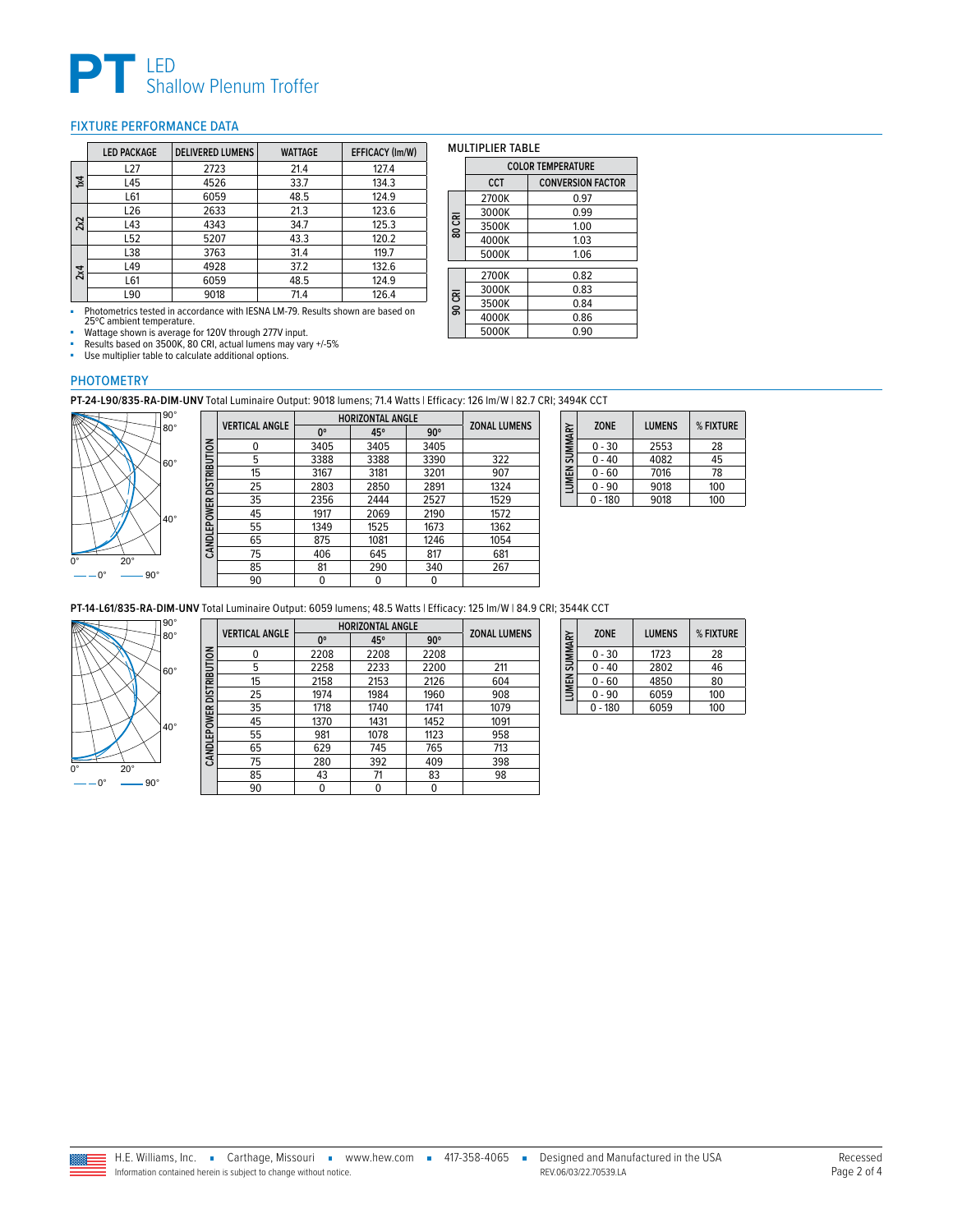

## <span id="page-2-0"></span>CONTROL DETAILS



#### VDO

| <b>SPECIFICATIONS</b>    |                             |
|--------------------------|-----------------------------|
| <b>TYPF</b>              | PIR Motion + Daylight       |
| <b>MOUNTING HEIGHT</b>   | $8' - 12'$                  |
| DETECTION ANGLE          | $360^\circ$                 |
| <b>TEMPERATURE RANGE</b> | $0^\circ$ to 55 $^\circ$ C. |
| <b>RELATIVE HUMIDITY</b> | 0 to 90%, non-condensing    |
| <b>COMMISSIONING</b>     | App (iOS or Android)        |
| <b>MANUFACTURFR</b>      | Lutron                      |

#### SENSOR COVERAGE PATTERNS

9' height: ø12' coverage



| <b>CEILING HEIGHT</b> | <b>COVERAGE AREA (SQ FT)</b> |
|-----------------------|------------------------------|
| R'                    | 114                          |
| ٩                     | 144                          |
| 10'                   | 178                          |
| 17'                   | 256                          |

MOTION SENSOR COVERAGE

#### VIVE CONTROL OPTIONS

| <b>CATALOG NUMBER</b> | <b>DESCRIPTION</b>                                                                                                                                                                     |
|-----------------------|----------------------------------------------------------------------------------------------------------------------------------------------------------------------------------------|
| <b>VDO</b>            | Lutron Vive integral fixture control, RF with daylight and occupancy sensor (DFCSJ-OEM-OCC), for use with sensor-ready driver                                                          |
| <b>VRF</b>            | Lutron Vive integral fixture control, RF only (DFCSJ-OEM-RF), for use with sensor-ready driver                                                                                         |
| <b>VDO/DBI</b>        | Lutron Vive integral fixture control, RF with daylight and occupancy sensor (DFCSJ-OEM-OCC)<br>and digital link interface, for use with Lutron Hi-lume 1% EcoSystem dimming LED driver |
| <b>VRF/DBI</b>        | Lutron Vive integral fixture control, RF only (DFCSJ-OEM-RF) and digital link interface, for use with Lutron Hi-lume 1% EcoSystem dimming LED driver                                   |

#### <span id="page-2-1"></span>ADDITIONAL DRIVER OPTIONS

Note: Lumen restrictions apply, consult product builder at hew.com/product-builder.

| <b>CATALOG NUMBER</b> | <b>DESCRIPTION</b>                                                                      |
|-----------------------|-----------------------------------------------------------------------------------------|
| <b>DRV</b>            | Driver prewired for non-dimming applications                                            |
| <b>DIM</b>            | Dimming driver prewired for 0-10V low voltage applications                              |
| DIM1                  | 1% dimming driver prewired for 0-10V low voltage applications                           |
| <b>DIM LINE</b>       | Line voltage dimming driver (TRIAC and ELV compatible, 120V only)                       |
| <b>DIM TRC</b>        | Line voltage dimming driver (TRIAC compatible, 120V only)                               |
| <b>DSR</b>            | Sensor-ready driver                                                                     |
| SD40                  | 40% step-dimming driver                                                                 |
| <b>SD50</b>           | 50% step-dimming driver                                                                 |
| DALI                  | DALI dimming driver                                                                     |
| LTE LINE              | Lutron Hi-lume 1% 2-wire dimming driver forward phase line voltage controls (120V only) |
| LDE1                  | Lutron Hi-lume 1% EcoSystem dimming LED driver                                          |
| ELDO SOLOB            | EldoLED Solodrive, 0.1% dimming driver for 0-10V controls                               |
| ELDO SOLOB DALI       | EldoLED Solodrive, 0.1% dimming driver for DALI controls                                |
| ELDO ECO1             | EldoLED Ecodrive, 1% dimming driver for 0-10V controls                                  |
| ELDO ECO1 DALI        | EldoLED Ecodrive, 1% dimming driver for DALI controls                                   |